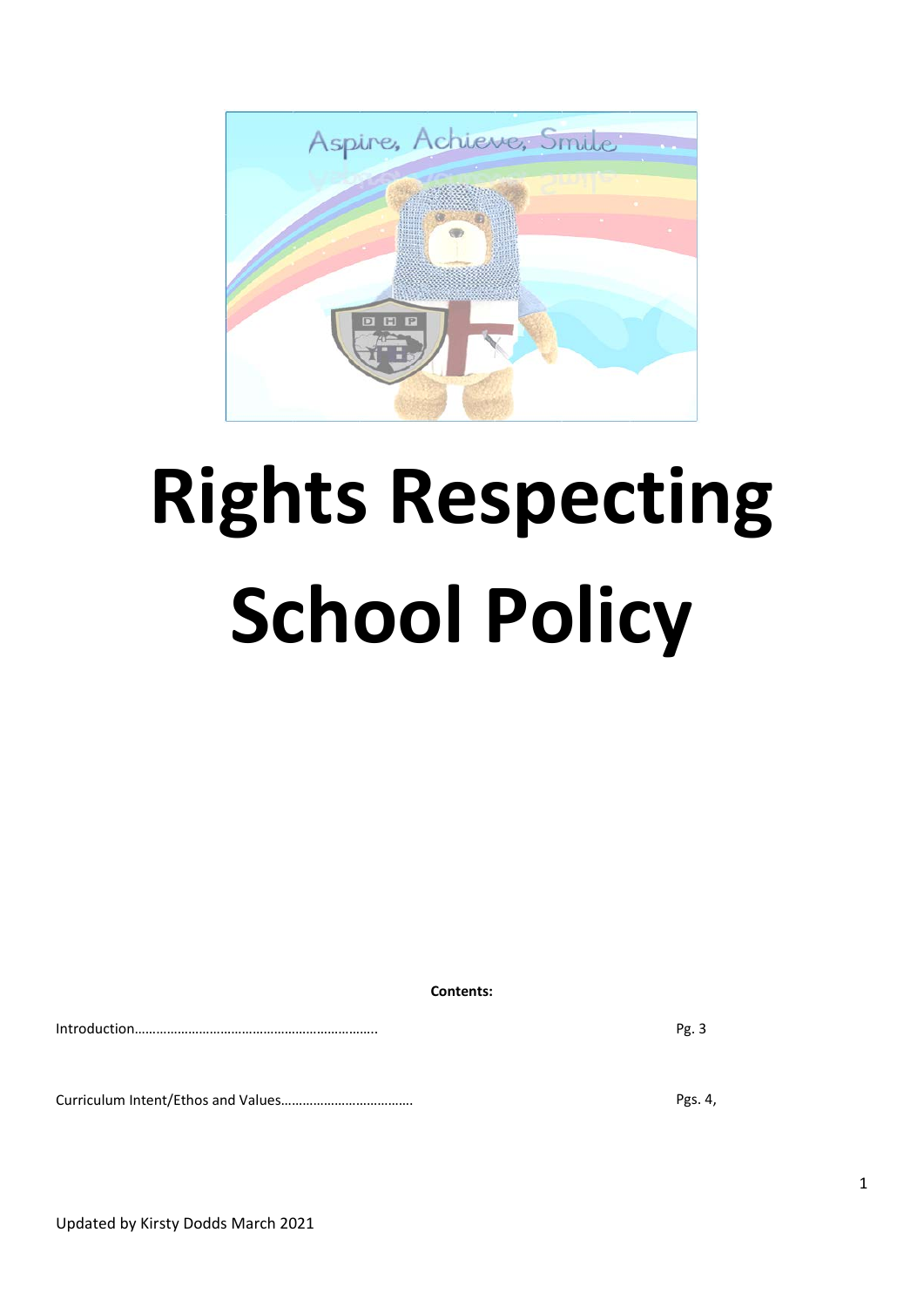| Pg. 5,6 |
|---------|
| Pgs. 7  |
| Pgs. 8  |
| Pgs. 9  |
| Pg. 10  |

## **Introduction**

**UNICEF** is the world's leading organisation working for children and their rights. In 1989, governments worldwide promised all children the same rights by adopting **the UN Convention on the Rights of the Child (CRC)**. These rights are based on what a child needs to **survive**, grow, **participate** and **fulfil** their potential.

The 'Rights Respecting School' award (RRSA) embeds these values into daily school life and gives children the best chance to lead **happy**, **healthy lives,** and to be **responsible, active citizens** in school, within the wider community and the wider world. The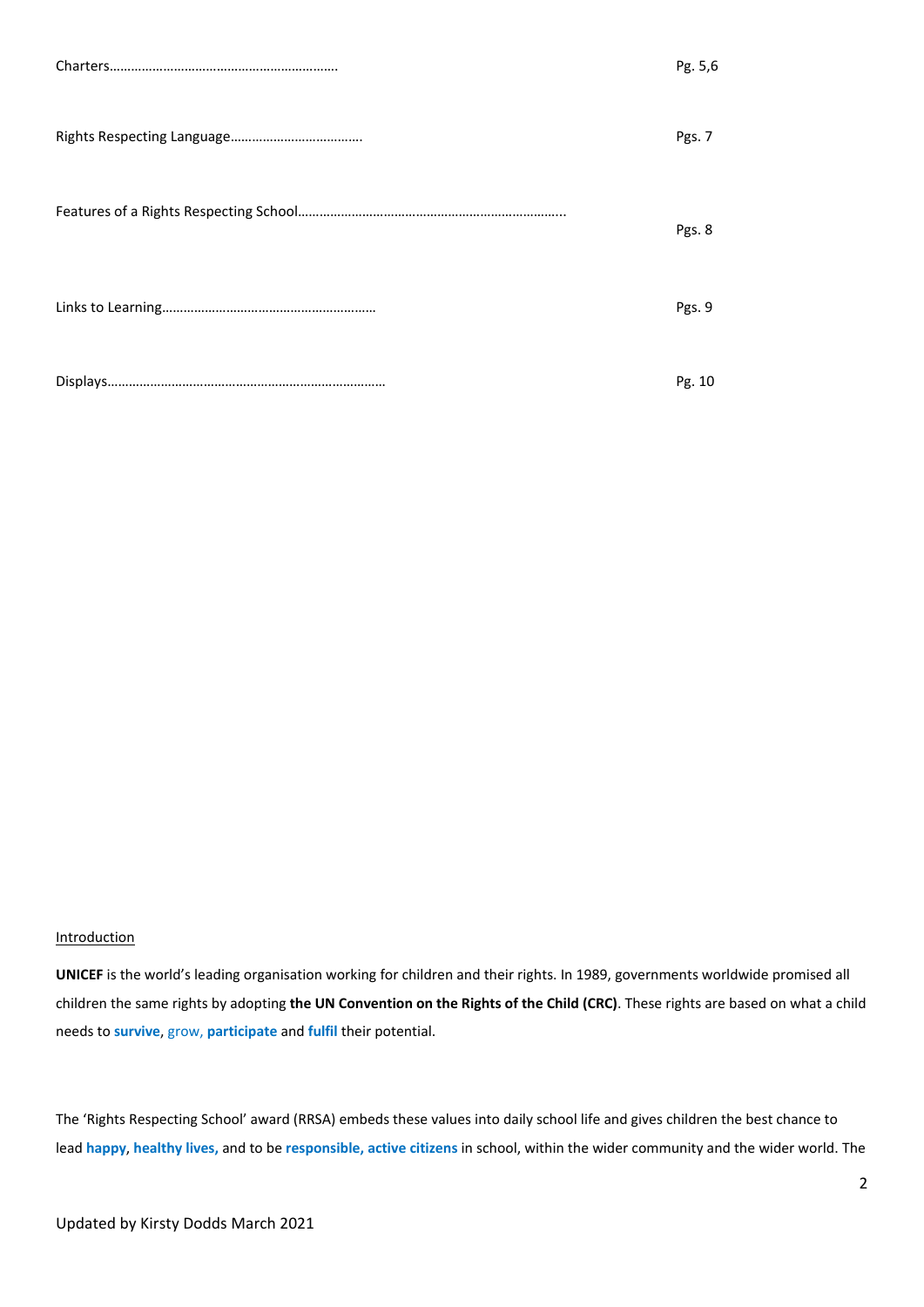Award is based on principles of **equality**, **dignity, respect, non-discrimination** and **participation.** It takes a whole-school approach to embed children's rights education, which can be defined as learning **about rights**, learning **through rights** and learning for rights within an overall context of education as a right.

## **Our Curriculum Intent**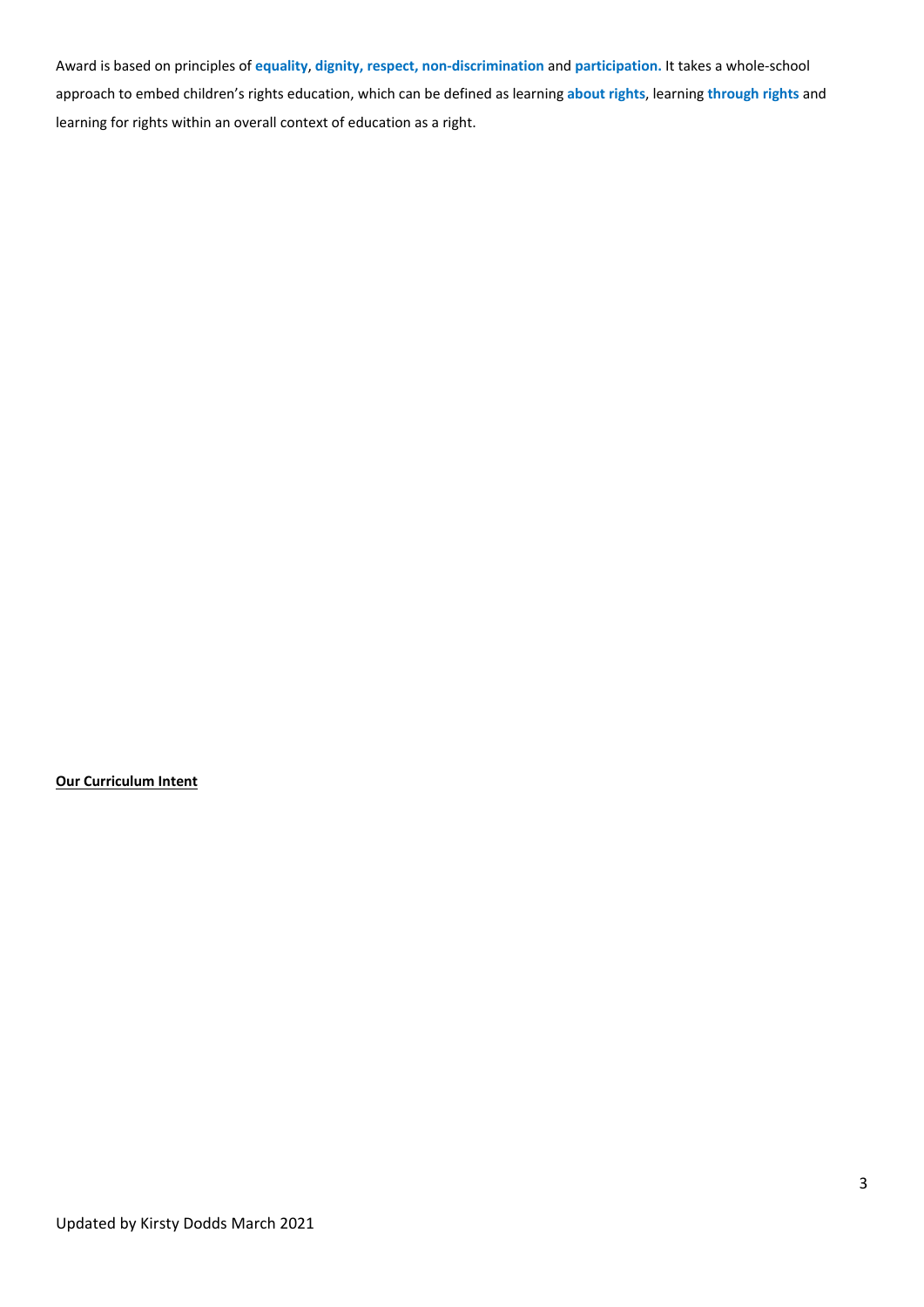

# **Dene House Primary School**



#### **Curriculum Intent** 'Aspire Achieve Smile'

At Dene House Primary School our learners are at the heart of all that we do. We strive to create a school that fosters ambitious, confident, independent learners who have the confidence and curiosity to ask questions, solve problems and make informed choices. When our children move forward in their educational journey, we want them to be happy individuals, who have the knowledge and skills to succeed as lifelong learners.

**High Quality Teaching and** Learning

To provide children with high quality teaching and learning experiences that are relevant engaging and creative; inspiring enthusiasm for acauirina knowledae and skills as well as developing a lifelong love of learning.



#### **Knowledge and skills**

To link learning to prior knowledge, skills and experiences; enabling children to have a greater understanding and better retention of knowledge, skills and concepts learnt.

To contextualise learning by linking knowledge and skills to real life and engagement in active learning experiences which provide opportunities to further develop/apply knowledge and skills; developing confident learners who have high aspirations and an increasing knowledge of opportunities in the world around them.

#### **Cultural Capital**

To develop children's 'Cultural Capital' through the places they visit, the people they meet and narticipation in the Dene House 30; raising aspirations, broadening horizons and providing a greater understanding of the opportunities available to enable success in the future.

#### **Values**

To develop a clear understanding of, and regularly reinforce, British Values and to broaden awareness of communities, cultures and world events outside of their immediate locality; developing reflective responsible global citizens who recognise the importance of working together to positively affect the world around them.



PRIDE To develop the independence and positive learning behaviours needed for future learning and success through our philosophy of PRIDE; resulting in confident, resilient learners who recognise the importance of working collaboratively, have the determination and confidence to face challenges head on and achieve future success.

#### Our Ethos and Values



At Dene House Primary School our Curriculum Intent, our Ethos and Values and our PRIDE philosophy are all underpinned by the core principals of the United, Nations, Convention, Rights of the Child which are: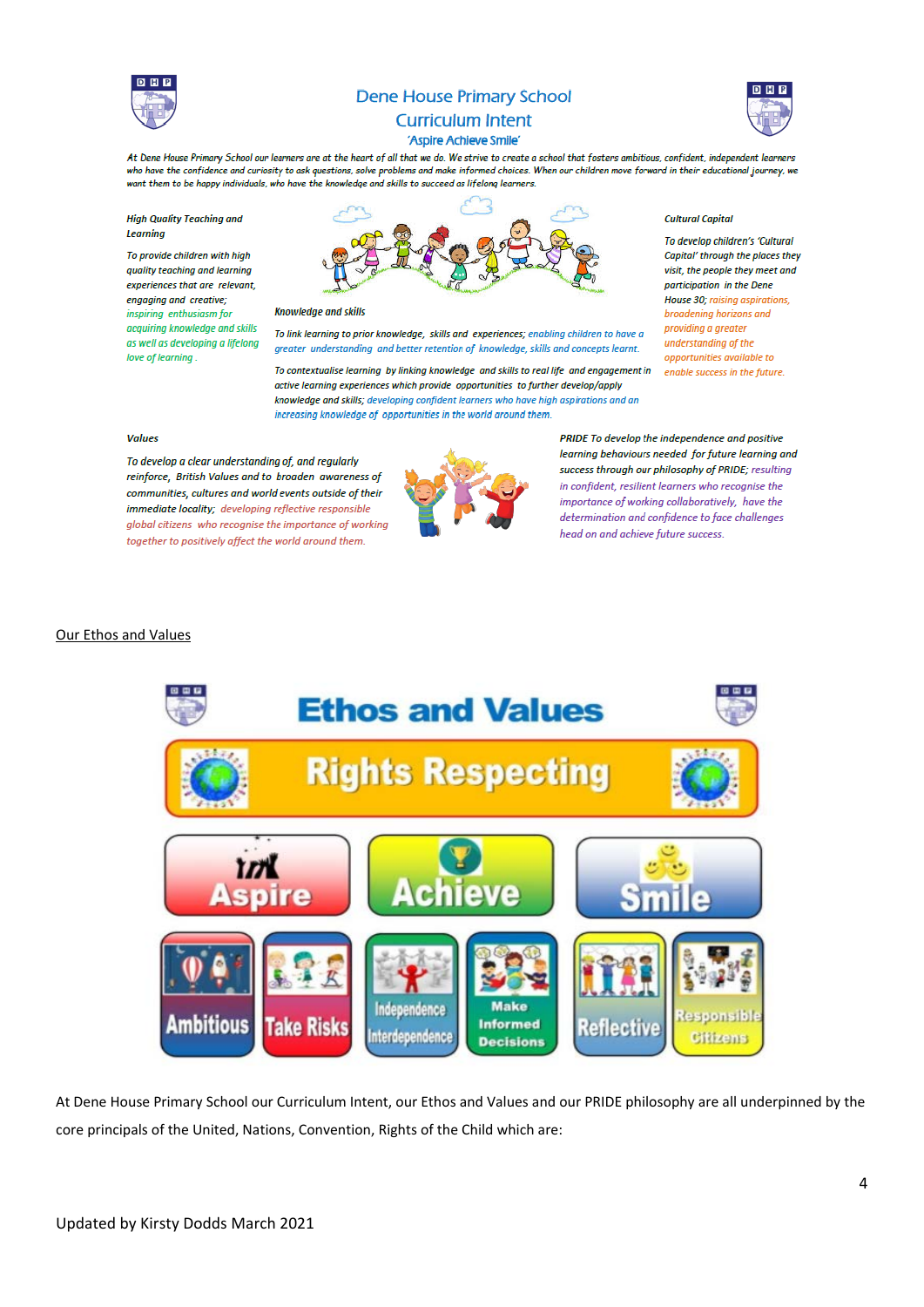Article 2 – Non-Discrimination - all children are entitled to all of their rights without discrimination of any kind

Article 3 – Best interests of the Child - the best interests of a child or group of children must be a top priority in all decisions and actions that affect children

Article 6 – Life, Survival and Development - all children have the right to survival and development, and governments must do all they can to ensure that children survive and develop to their full potential

Article 12 – Participation - all children have the right to express their views in all matters affecting them, and their opinions are given due weight in keeping with their maturity and evolving capacities. This right applies at all times.

#### Our Whole School Charter

The UNCRC summarises 45 articles for the rights of all children under the age of 18. As a school we are committed to promoting all articles within the convention wherever possible. The ethos and language of rights and respect around the school can help both students and adults. Having a common language of rights as well as implementing principles from the Convention helps put moral situations into perspective and encourages pupils to consider rights respecting solutions. The following articles were chosen by our Rights Ambassadors to reflect what we feel are important to promote in our school.

#### Article 12 (respect for the views of the child)

Every child has the right to say what they think in all matters affecting them, and to have their views taken seriously.

#### Implemented through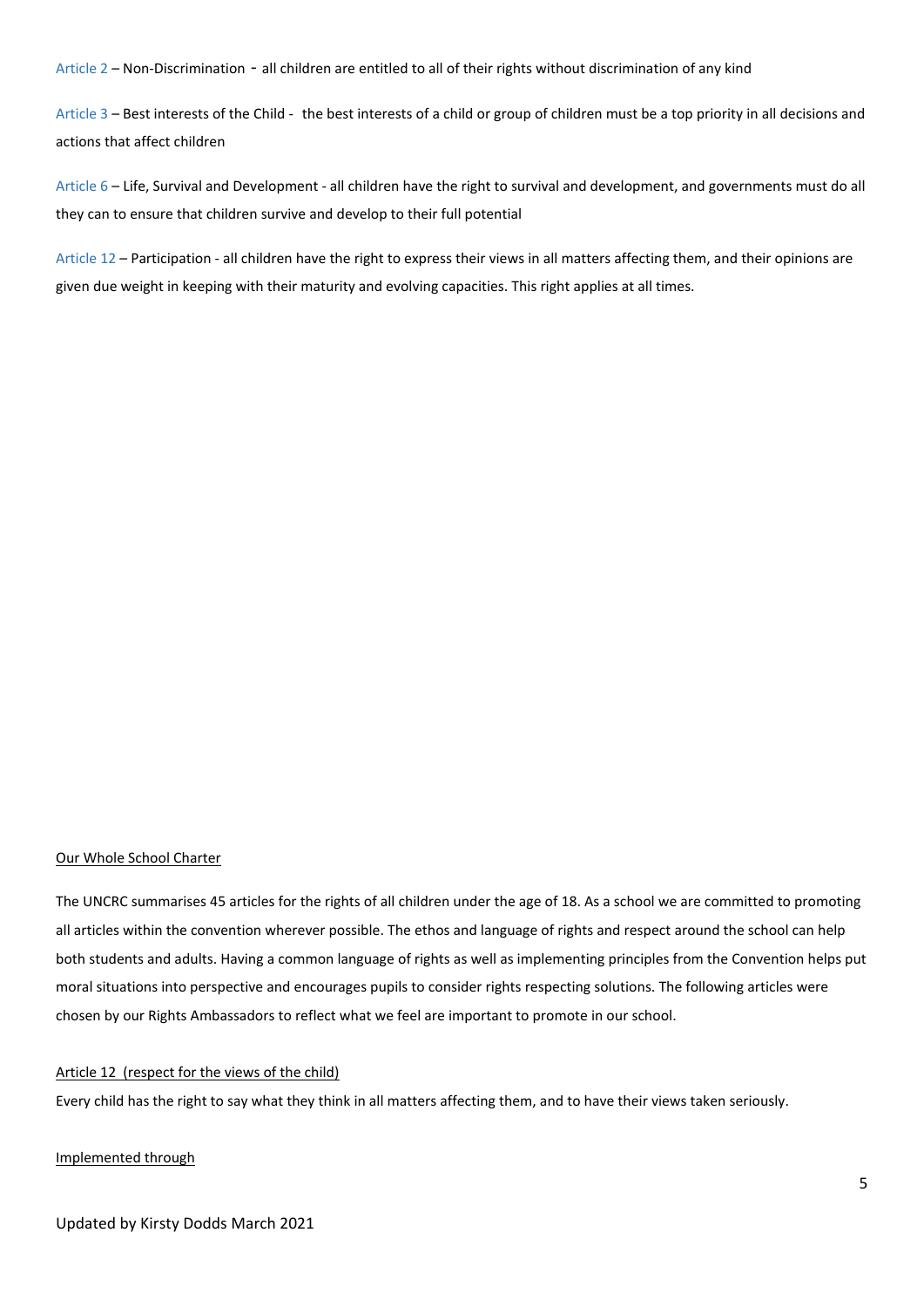- Taking suggestions and ideas
- Talking partners
- School councillors (feeding back to class and asking peer suggestions)
- Science ownership learning
- Pupil voice

## Article 24 (health and health services)

Every child has the right to the best possible health. Governments must provide good quality health care, clean water, nutritious food and a clean environment so that children can stay healthy. Richer countries must help poorer countries achieve this.

#### Implemented through

- Healthy eating and lifestyle
- P.E
- Visitors into school e.g. school nurse, St John Ambulance,
- Health and self-care feelings ladders
- Fundraising events Comic Relief, MacMillan, Children in Need, Samaritan's Purse

#### Article 28 and 29 (goals of education)

Education must develop every child's personality, talents and abilities to the full. It must encourage the child's respect for human rights, as well as respect for their parents, their own and other cultures, and the environment.

## Implemented through

- Curriculum and Subject Intents
- Weekly Rights Respecting assemblies, discussions
- PRIDE
- Ethos and Values
- Sharing learning objectives
- Evaluating objectives

## Article 31 (leisure, play and culture)

Every child has the right to relax, play and join in a wide range of cultural and artistic activities.

#### Implemented through

- Playtime
- Free-choice play (EYFS)
- Talking to adults and other children about their likes and dislikes, thoughts and feelings about school
- After-school clubs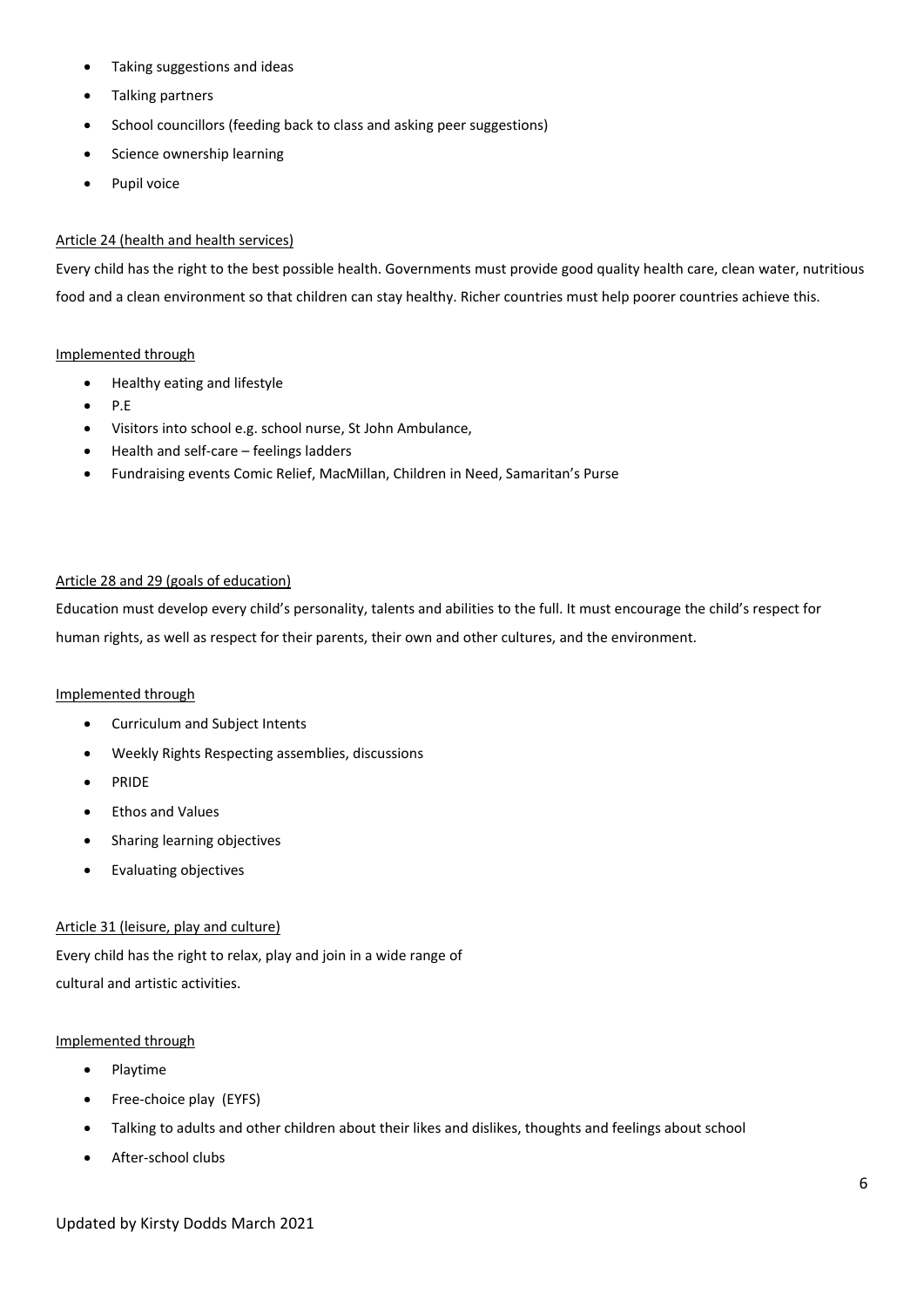- Chatting to peers during lunchtime about subjects of their choice
- Engaging in favourite games outside

# Article 27 (adequate standard of living)

Every child has the right to access a clean environment that is good enough to meet their physical and social needs and support their development.

# Implemented through

- Encourage children to have respect for resources and equipment
- Encourage children to have respect for the building and furniture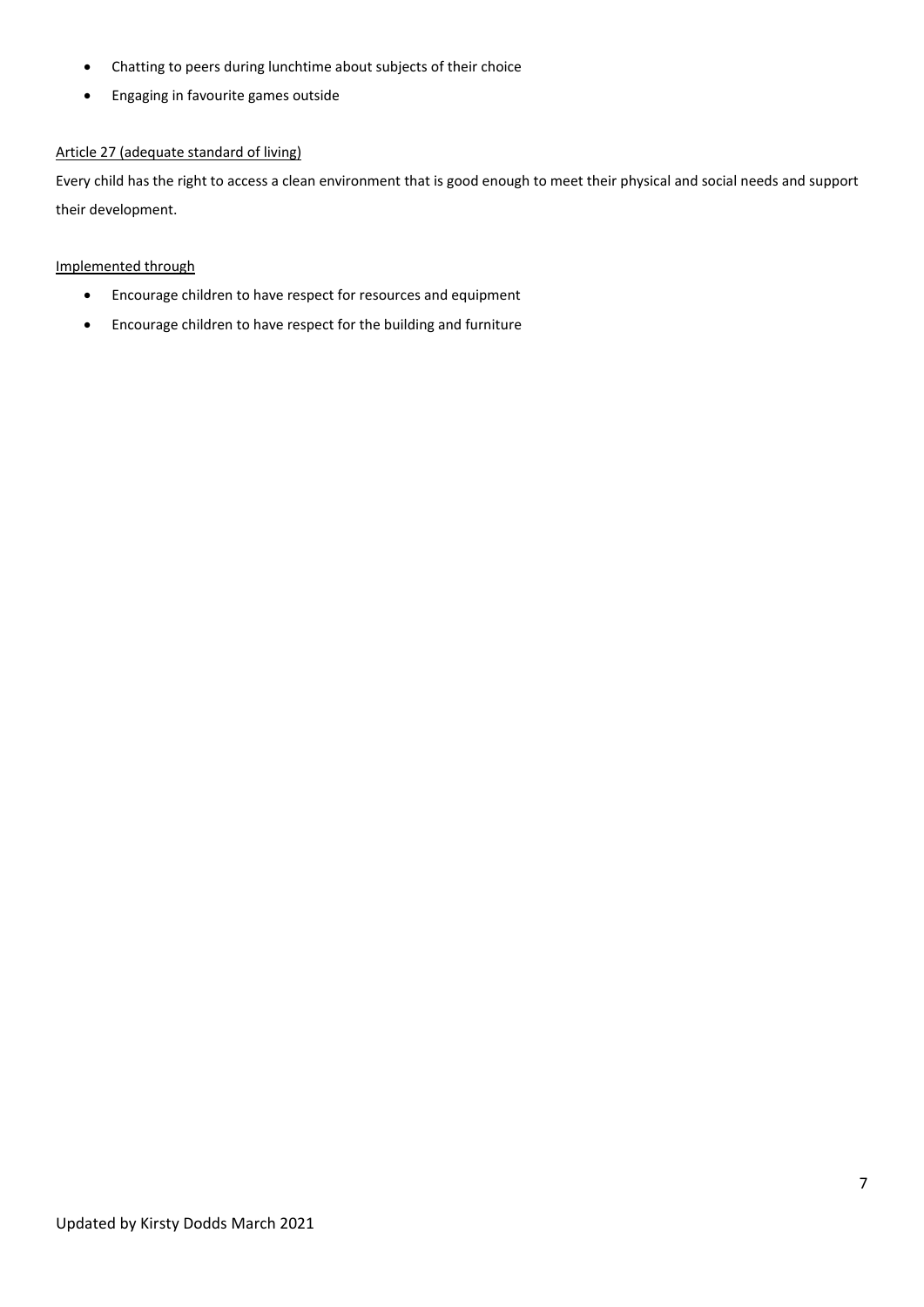#### Class Charters

Each class has a charter in place. The class charter outlines the mutual respect between people working within our classrooms.

## **Charters must:**

- Have the content decided on by the children and adults in the setting
- Include the language: Duty Bearers will … Rights Holders will …
- Be signed by all adults and children working in the classroom (this can be done by writing names, through displaying photos or handprints)
- Be referred to on a regular basis

Charters need to include language which highlights the mutual respect in the classroom. See below for example phrases which can be used:

- Duty Bearers/Rights Holders will listen to everyone's ideas
- Duty Bearers/Rights Holders will try our best at everything we do
- Duty Bearers/Rights Holders will encourage pupils to take responsibility for their actions/ decisions

## Playground Charters

The whole school community are involved in producing playground charters. The charters are displayed in each year group entrance and are agreed by Duty Bearers and Rights Holders. School Council Representatives and Rights Ambassadors will sign the charters on behalf of their class.

# Lunchtime Charter

The whole school community are involved in producing the lunchtime charter. The charter will be displayed in the dinner hall and be linked primarily to the right to be safe, the right to be healthy and the right to a clean environment. Rights respecting citizens are invited to sit on the 'top table' once a week.

#### Safety Charters

Our safety charters were created by staff and pupils to help us to respect our right to be safe in the COVID 19 pandemic.

# Forest School Charter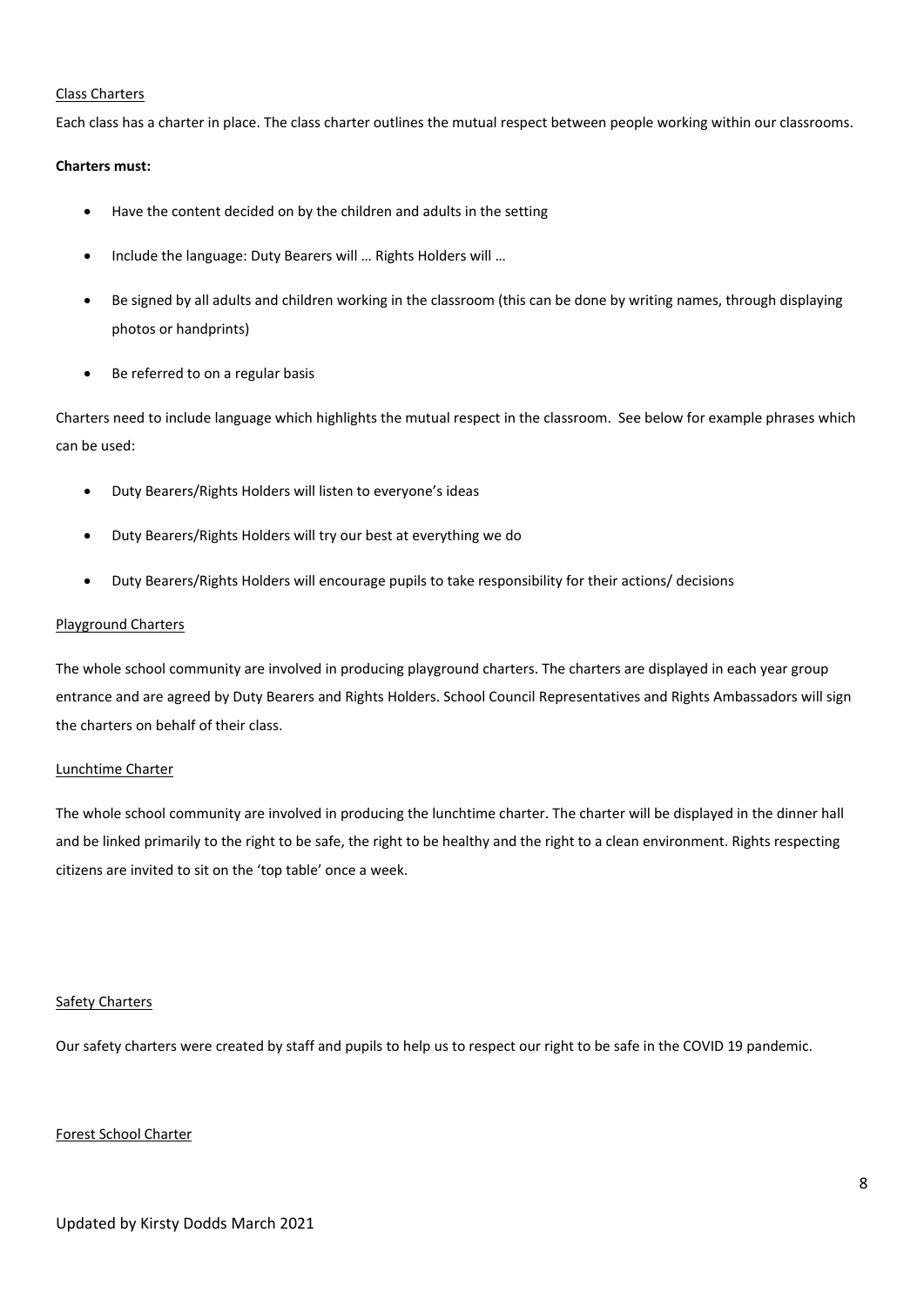Our Forest School Charter reflects the importance of a rights respecting ethos when taking learning outdoors It teaches children about their role in taking care of the wider world as members of the school and the global community.

The charters must be decided by children and adults and should be displayed and easily accessible to all. Children will recognise adults as **Duty Bearers** – the people who ensure that their rights are respected and that they are themselves **Rights Holders.**

## Rights Respecting Language

Using rights respecting language is vital when discussing children's rights. It is also essential in creating an environment where both children and adults respect one another particularly in the learning process. Below are suitable phrases and examples that are useful when promoting a rights respecting ethos.

#### **When resolving conflict:**

Are you making a good or a bad choice? By making that bad choice you have affected someone's right to play/ relax/ learn etc. How could you turn your bad choice into a good choice? What could you do differently?

## **In the Classroom:**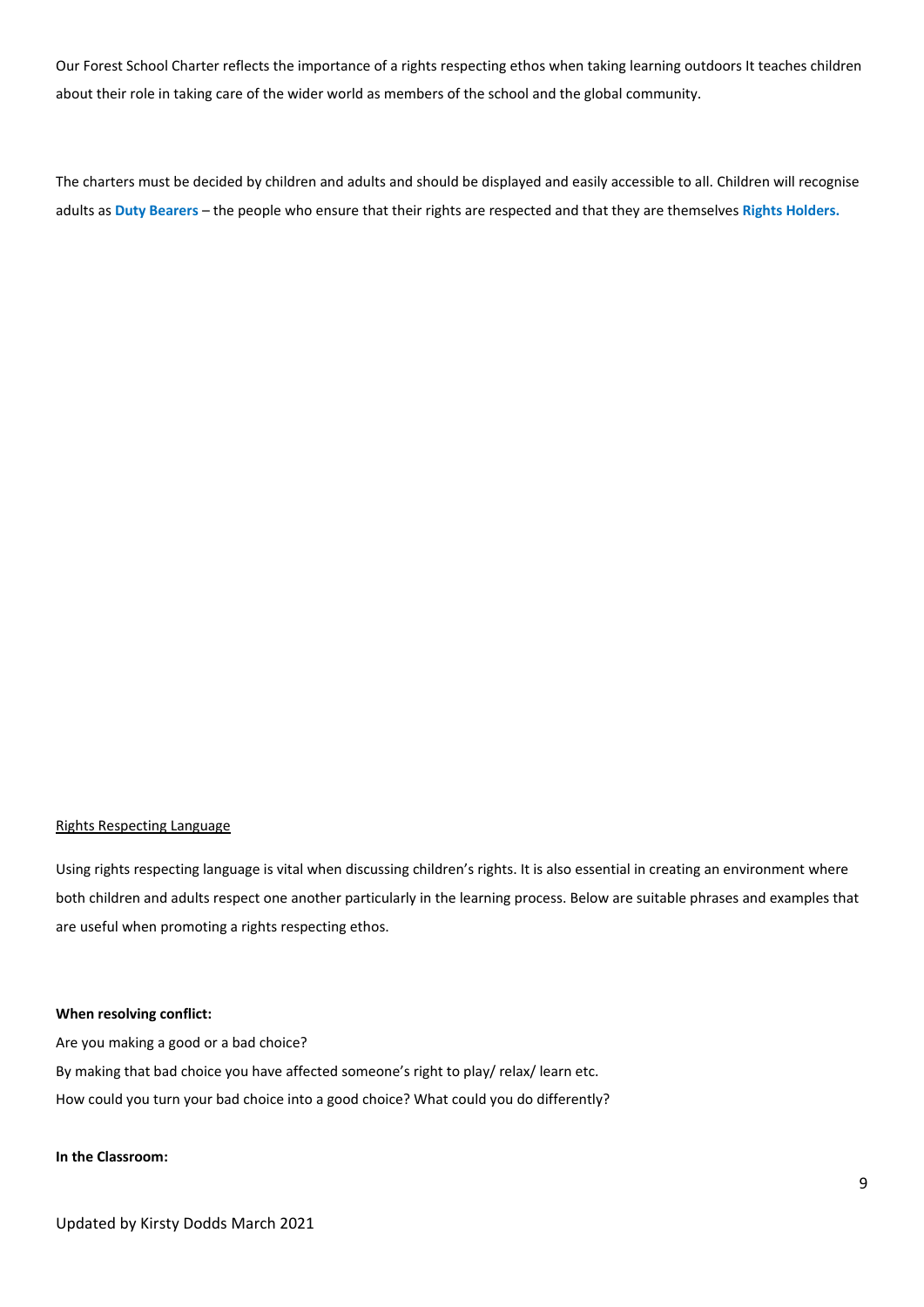You have the right to a voice and to tell me how you are thinking/ feeling. You have the right to a voice and to tell me your thoughts and I am going to listen to you. Remember you have the right to an education so today our new learning is… Fantastic! Thank you for sharing your ideas because that's one of your rights well done! You have the right to an education and to learn about other cultures and beliefs so today I will be telling you all about...

## **In the Curriculum:**

This is our topic for … which rights do you think we might explore? What rights could we discuss as part of this lesson? Which of our rights could have been affected by ….?

#### **Other opportunities:**

Have a lovely playtime – enjoy your right to relax! Don't forget that you can have fruit and milk or water because you have the right to be healthy.